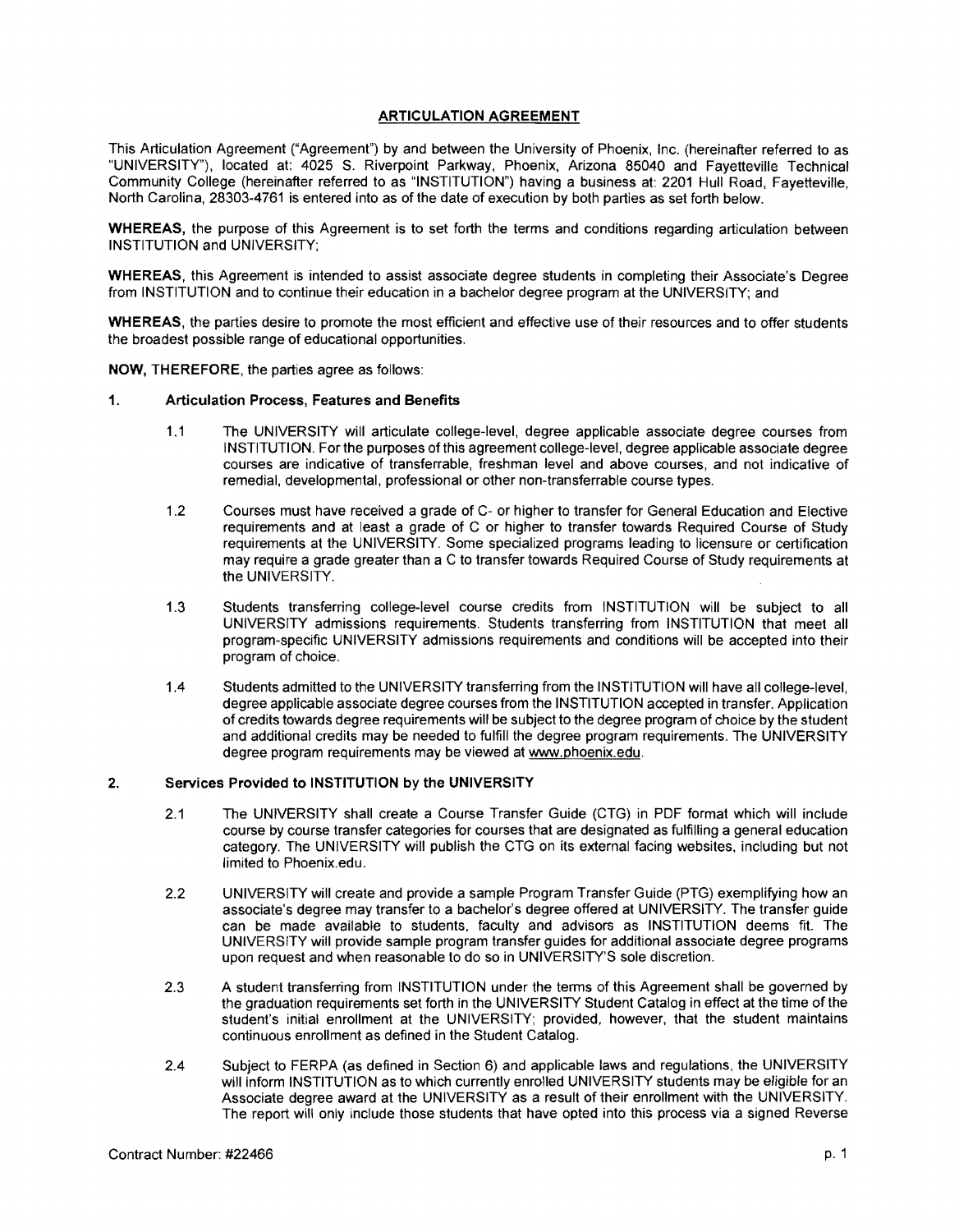Transfer Consent form. In accordance with applicable laws and regulations, the timing of the report and the transfer of the information will be delivered in a format mutually agreed upon by the INSTITUTION and the UNIVERSITY. The INSTITUTION will be solely responsible for all communications, notifications, and advisements to the students set forth in the reports who are eligible for an Associate degree award. INSTITUTION shall be solely responsible for creating any and all marketing and promotion literature to assist eligible students with the Associate degree award at the INSTITUTION; provided, however, that any use of the UNIVERSITY's name, image or likeness shall require UNIVERSITY's prior written consent as more fully described in Section 7 below. The UNIVERSITY does not make any warranties with respect to the transferability of credit. The transferability of credit and the awarding of any degree is at the discretion of the receiving institution. It is the student's responsibility to confirm whether or not credits earned at the UNIVERSITY will be accepted by INSTITUTION or another institution of the student's choice.

2.5 Students transferring to UNIVERSITY into an undergraduate bachelor degree program with a previously completed regionally accredited Associate of Arts degree from INSTITUTION will be considered as satisfying their lower division elective and general education requirements making the student Required Course of Study ready at UNIVERSITY. Students utilizing this policy will still need to meet all pre-requisite or state specific content requirements as outlined in the Academic Progression and General Education Requirements policy sections for their chosen program. This policy excludes programs with specialized lower division general education builds including but not limited to: BSN, LPN/BSN, LVN/BSN, PNN/BSN, BSLS, BSED, BS/BIO, BA/ENG, BS/EVS, BS/HIS, BS/HST, and BSIT (all concentrations). For clarification the UNIVERSITY reserves the right to exclude any new or existing programs with specialized lower division general education builds.

# 3. Services Provided to the UNIVERSITY by INSTITUTION

- 3.1 Upon request by UNIVERSITY, INSTITUTION will provide the opportunity for UNIVERSITY representatives to meet with INSTITUTION'S students on an ongoing basis on dates and at times mutually agreed upon.
- 3.2 INSTITUTION will assist the UNIVERSITY in the distribution of updated degree and transfer materials to alumni and current students.

# 4. Fees

- 4.1 Unless expressly set forth herein, there are no fees for the articulation services provided by UNIVERSITY to INSTITUTION.
- 4.2 Student's articulating into UNIVERSITY are subject to UNIVERSITY'S standard admission and tuition costs and fees.

# 5. Accreditation

- 5.1 INSTITUTION represents and warrants that it is an associate degree granting institution currently accredited by an approved regional or national accrediting body recognized by the U.S. Department of Education. INSTITUTION further represents and warrants that it does not have any adverse actions pending against it that may jeopardize its current accreditation status. INSTITUTION acknowledged and agrees that INSTITUTION shall notify the UNIVERSITY immediately of any adverse changes in its accreditation status or if any adverse action has been taken that would impact INSTITUTION's ability to operate in the state/jurisdiction they are approved to operate in. UNIVERSITY may terminate this Agreement immediately if there is a change in INSTITUTION's accreditation status and/or if INSTITUTION fails to notify the UNIVERSITY of a change in accreditation status.
- 5.2 If either party believes, in its sole discretion, that the action required by this Agreement or the Agreement itself would potentially have an adverse impact on its accreditation, or a party's license or exemption issued by a state educational board or commission, or otherwise violates any law or regulation, the party shall not be required to take any such action, or alternatively, may immediately terminate the Agreement.

# 6. FERPA

Each party agrees to abide by and comply with the Federal Education Rights and Privacy Act, as amended ("FERPA").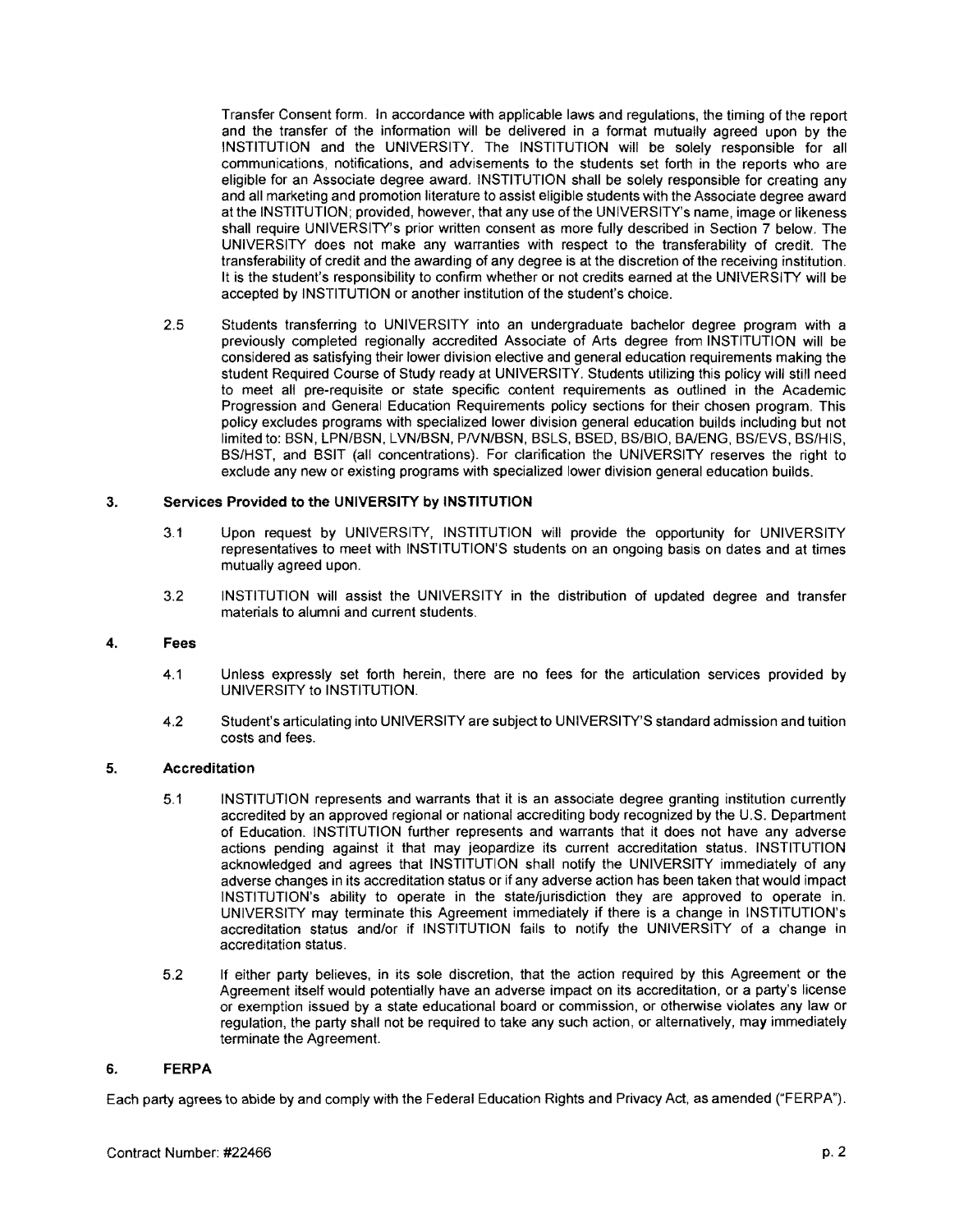Any additional information requested and/or provided by one party to the other under this Agreement will be subject to FERPA and all applicable laws and regulations.

# 7. **Intellectual Property**

Upon prior approval, either party may use the name, logo, image or likeness, tradename, service marks or domain names ("Marks") of the other in furtherance of their obligations under this this Agreement. INSTITUTION expressly permits the UNIVERSITY to publish the CTG and/or the PTG on its external facing websites. Neither party will use the other party's Marks a manner that disparages the other party, its Marks or its products or services, or portrays the other party, its Marks or its products or services in a false, competitively adverse or poor light. Any marketing or promotional materials provided to the other pursuant to this Agreement may not be revised, modified or re-formatted in any way without the prior written consent of the other.

# 8. Relationship of Parties

Each party acknowledges and agrees that the relationship with each other is that of an independent contractor and nothing in this Agreement shall be construed to create a partnership, joint venture or agency relationship between the parties. Each party is solely responsible for any and all liabilities of its employees for their performance under this Agreement and further is responsible any and all taxes imposed upon each party, including FICA, FUTA, unemployment taxes, worker's compensation coverage, and other liabilities incurred as the employer providing products and/or services pursuant to this Agreement as an independent contractor.

## 9. Terms and Termination of Agreement

- 9.1 This Agreement shall be effective as of May 1,2018 ("Effective Date") and shall remain in effect until terminated.
- 9.2 Any party may terminate this Agreement, with or without cause, upon thirty (30) days written notice to the other.
- 9.3 This Agreement may be terminated as provided for in Section 5.2.
- 9.4 In the event this Agreement is terminated, INSTITUTION and shall permit the UNIVERSITY to continue to allow INSTITUTION's name and the CTG and/or the PTG to be published by UNIVERSITY for as long as the CTG and/or PTG are applicable to any current or future students' transfer of credit.

## 10. Notice

Each party giving or making any notice, request, demand or other communication (each a "Notice") pursuant to this Agreement shall give the Notice in writing and use one of the following methods of delivery, each of which for purposes of this Agreement is a writing: personal delivery, Registered or Certified Mail (in each case, return receipt requested and postage prepaid), nationally recognized overnight courier, (with all fees prepaid), or facsimile. Any party giving a Notice shall address the Notice to the appropriate person at the receiving party (the "Addressee") at the address listed below. Such contact name and address may be changed from time to time by either party by providing written notice pursuant to this paragraph. Unless expressly stated otherwise, notice is effective only if the party giving the Notice has complied with this paragraph and if the Addressee has received the Notice.

If to UNIVERSITY<br>
University of Phoenix<br>
University of Phoenix<br>
Internal Contract to Institute Techni Attn: College Articulation Department Attn: Dr. DeSandra Attn: Dr. DeSandra Attn: Dr. DeSandra Attn: Dr. DeSandra W. Washington Attn: Dr. DeSandra Attn: Dr. DeSandra Attn: Dr. DeSandra Attn: Dr. DeSandra Attn: Dr. DeSandra 4025 S. Riverpoint Parkway<br>Phoenix, AZ 85040 Mail Stop: CF-L401

Fayetteville Technical Community College<br>Attn: Dr. DeSandra W. Washington Favetteville, North Carolina 28303-4761

With a copy to:

University of Phoenix Attn: University Legal Services 4025 S. Riverpoint Parkway Phoenix, AZ 85040 Mail Stop: CF-K612